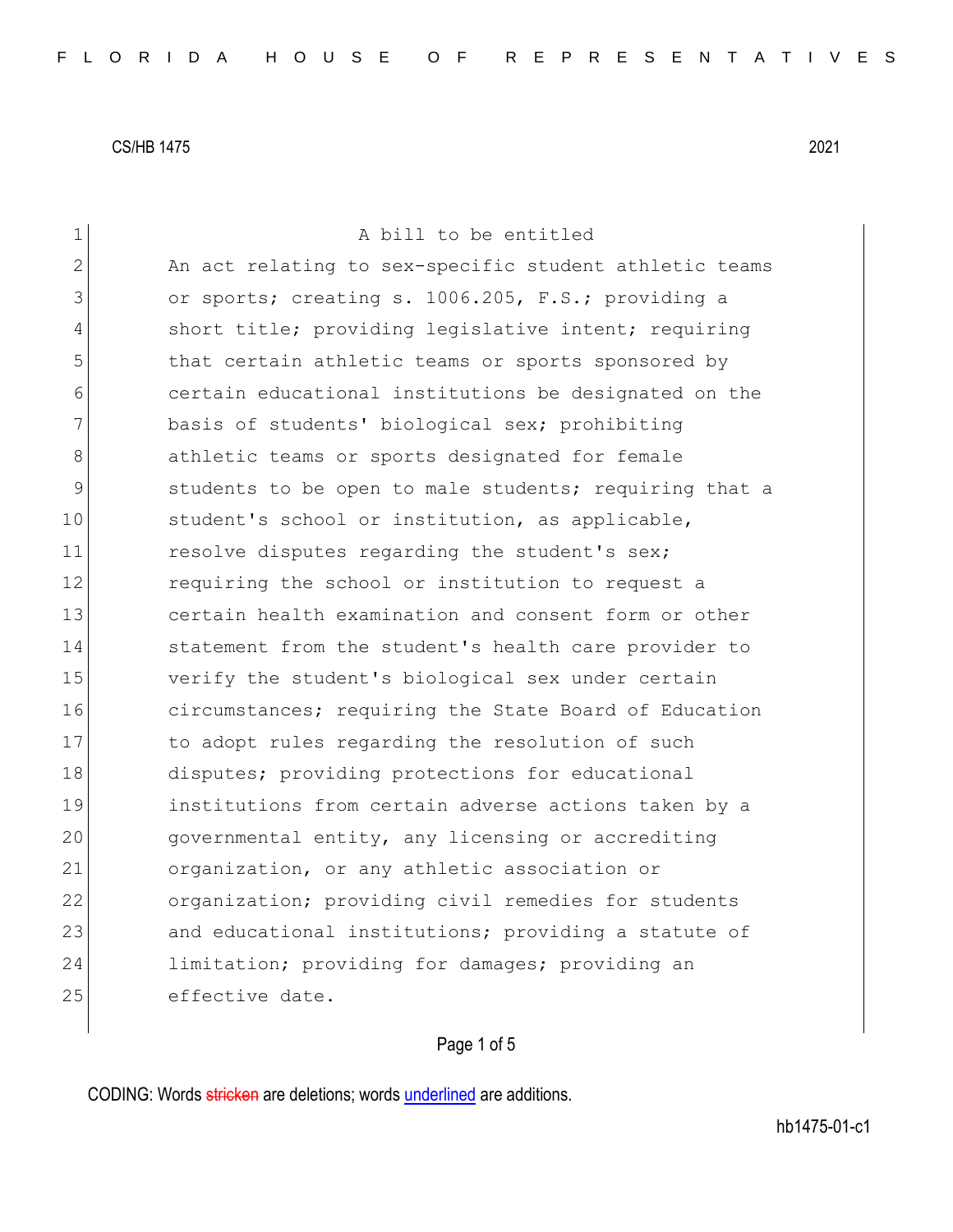| 26 |                                                                  |
|----|------------------------------------------------------------------|
| 27 | Be It Enacted by the Legislature of the State of Florida:        |
| 28 |                                                                  |
| 29 | Section 1. Section 1006.205, Florida Statutes, is created        |
| 30 | to read:                                                         |
| 31 | 1006.205 Fairness in Women's Sports Act.-                        |
| 32 | (1) SHORT TITLE. - This section may be cited as the              |
| 33 | "Fairness in Women's Sports Act."                                |
| 34 | LEGISLATIVE INTENT. - It is the intent of the<br>(2)             |
| 35 | Legislature to maintain opportunities for female athletes to     |
| 36 | demonstrate their skill, strength, and athletic abilities while  |
| 37 | also providing them with opportunities to obtain recognition and |
| 38 | accolades, college scholarships, and the numerous other long-    |
| 39 | term benefits that result from success in athletic endeavors and |
| 40 | to promote sex equality by requiring the designation of separate |
| 41 | sex-specific athletic teams or sports.                           |
| 42 | (3) DESIGNATION OF ATHLETIC TEAMS OR SPORTS.-                    |
| 43 | (a) Interscholastic, intercollegiate, intramural, or club        |
| 44 | athletic teams or sports that are sponsored by a public, primary |
| 45 | or secondary school, a public postsecondary institution, or any  |
| 46 | school or institution whose students or teams compete against a  |
| 47 | public school or public postsecondary institution shall be       |
| 48 | expressly designated as one of the following based on biological |
| 49 | sex:                                                             |
| 50 | 1. Males, men, or boys;                                          |
|    |                                                                  |

Page 2 of 5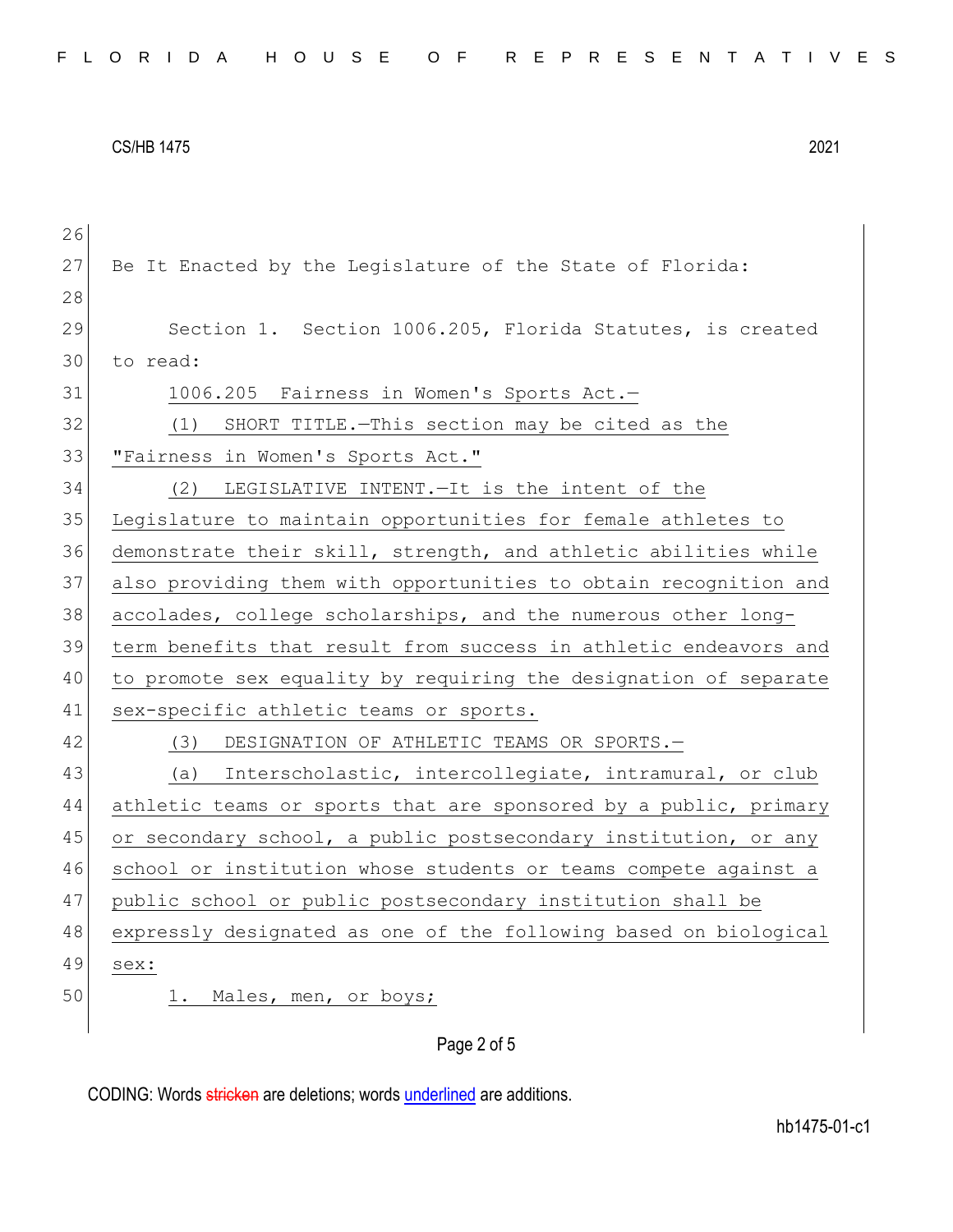| 51 | Females, women, or girls; or<br>2.                              |
|----|-----------------------------------------------------------------|
| 52 | Coed or mixed.<br>3.                                            |
| 53 | Athletic teams or sports designated for females,<br>(b)         |
| 54 | women, or girls may not be open to students of the male sex.    |
| 55 | A dispute regarding a student's sex shall be resolved<br>(C)    |
| 56 | by the student's school or institution by requesting that the   |
| 57 | student provide a health examination and consent form or other  |
| 58 | statement signed by the student's personal health care provider |
| 59 | which must verify the student's biological sex. The health care |
| 60 | provider may verify the student's biological sex as part of a   |
| 61 | routine sports physical examination by relying only on one or   |
| 62 | more of the following:                                          |
| 63 | The student's reproductive anatomy;<br>1.                       |
| 64 | The student's genetic makeup; or<br>2.                          |
| 65 | The student's normal endogenously produced testosterone<br>3.   |
| 66 | levels.                                                         |
| 67 | The State Board of Education shall adopt rules<br>(d)           |
| 68 | regarding the receipt and timely resolution of disputes by      |
| 69 | schools and institutions consistent with this subsection.       |
| 70 | PROTECTION FOR EDUCATIONAL INSTITUTIONS. - A<br>(4)             |
| 71 | governmental entity, any licensing or accrediting organization, |
| 72 | or any athletic association or organization may not entertain a |
| 73 | complaint, open an investigation, or take any other adverse     |
| 74 | action against any school or public postsecondary institution   |
|    |                                                                 |
| 75 | for maintaining separate interscholastic, intercollegiate,      |

# Page 3 of 5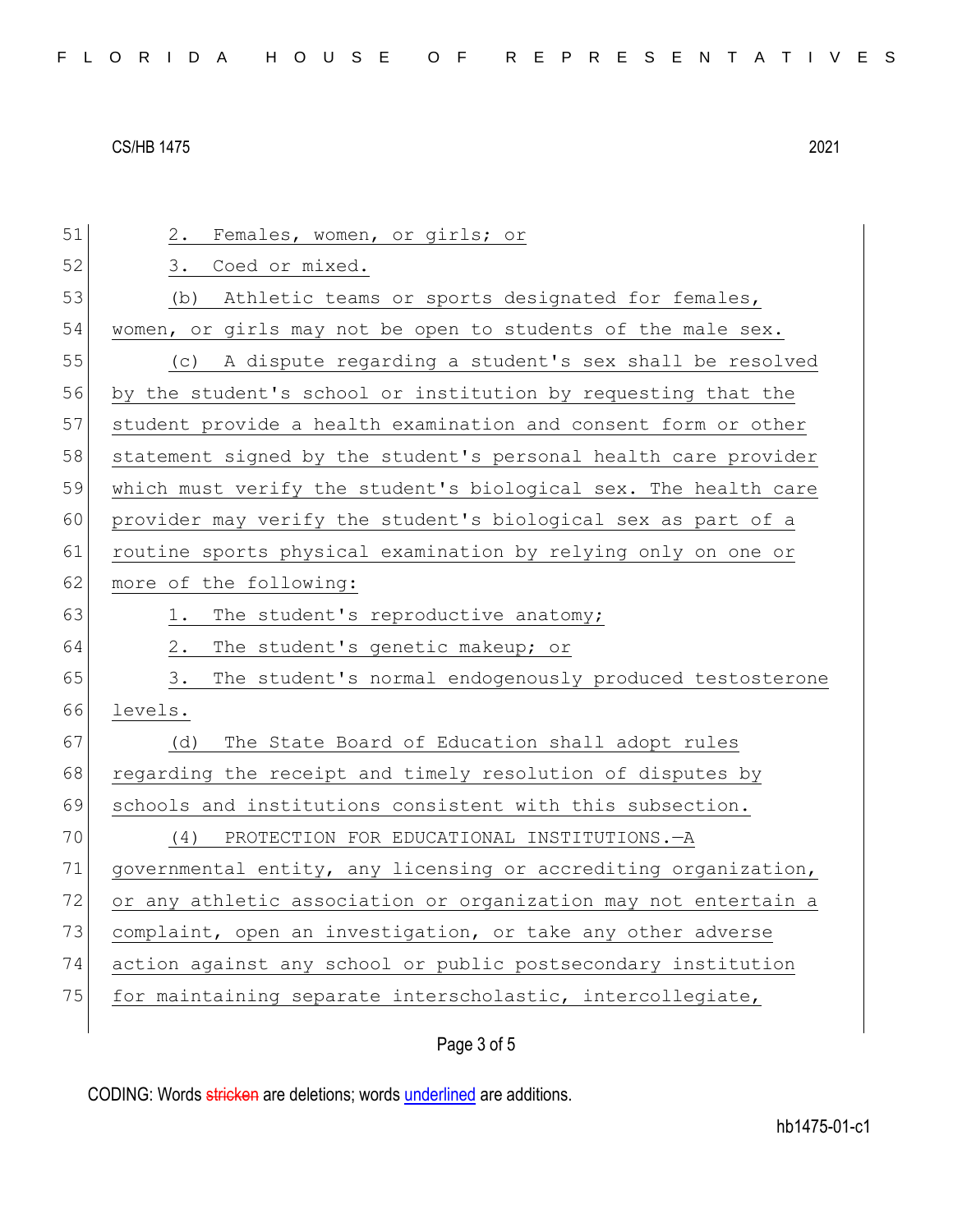76 intramural, or club athletic teams or sports for students of the 77 female sex. 78 (5) CAUSE OF ACTION; CIVIL REMEDIES. 79 (a) Any student who is deprived of an athletic opportunity 80 or suffers any direct or indirect harm as a result of a 81 violation of this section shall have a private cause of action 82 for injunctive relief, damages, and any other relief available 83 under law against the school or public postsecondary 84 institution. 85 (b) Any student who is subject to retaliation or other 86 adverse action by a school, public postsecondary institution, or 87 athletic association or organization as a result of reporting a 88 violation of this section to an employee or representative of 89 the school, institution, or athletic association or 90 organization, or to any state or federal agency with oversight 91 of schools or public postsecondary institutions in the state, 92 shall have a private cause of action for injunctive relief, 93 damages, and any other relief available under law against the 94 school, institution, or athletic association or organization. 95 (c) Any school or public postsecondary institution that 96 suffers any direct or indirect harm as a result of a violation 97 of this section shall have a private cause of action for 98 injunctive relief, damages, and any other relief available under 99 law against the governmental entity, licensing or accrediting 100 organization, or athletic association or organization.

### Page 4 of 5